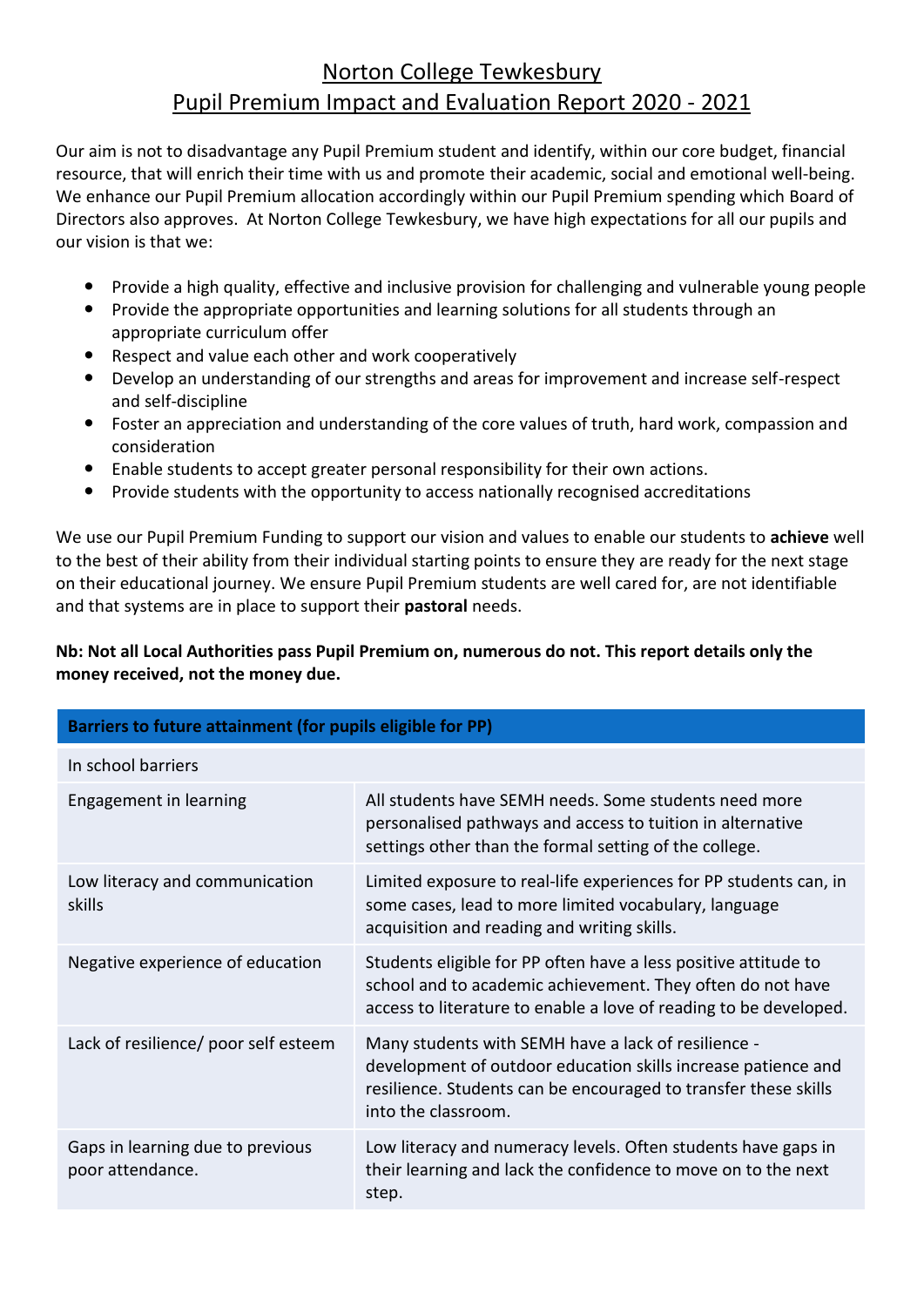| <b>Adverse Childhood Experiences</b> |
|--------------------------------------|
| (ACEs) refer to stressful events     |
| occurring in childhood (between 0    |
| to 18 years).                        |

Profound impact on the students' readiness and ability to learn and participate in school life. This in turn then influences students' quality of life.

#### Pupil Premium Income & Expenditure:

Income 2020 – 2021: £3,449.26 Expenditure 2020 – 2021: £1,176.30 Total Carry Forward: £2,272.96

## Expenditure 2020 -2021

| <b>Category</b>              | Item                      | Amount                                                     | Impact                                                                                                                         |
|------------------------------|---------------------------|------------------------------------------------------------|--------------------------------------------------------------------------------------------------------------------------------|
|                              |                           | <b>BBFWD</b><br>£1849.26<br><b>Pooled Pupil</b><br>Premium |                                                                                                                                |
| <b>Training</b>              | <b>Just Say Training</b>  | £350                                                       | Development for whole staff team,<br>attachment & trauma training                                                              |
| Engagement                   | Memorhyme<br>(Alan Kurly) | £537.80                                                    | Music and poetry workshops to support<br>positive engagement & compliment black<br>history month work.                         |
| Engagement                   | Xhosa Cole                | £193.75                                                    | Music and poetry workshops to support<br>positive engagement & compliment black<br>history month work.                         |
| Preparation for<br>adulthood | <b>Bike tyres</b>         | £40                                                        | To enable a student to travel independently<br>to a work placement                                                             |
|                              |                           | <b>Total spend</b><br>£1067.55<br>C/FWD<br>£781.71         |                                                                                                                                |
| Therapy                      | Art Therapy               | £1,600<br>Spend £108.75<br>C/FWD<br>£1491.25               | Individual student funding - only one session<br>attended before CAMHS commissioned an<br>art therapist to take over the work. |